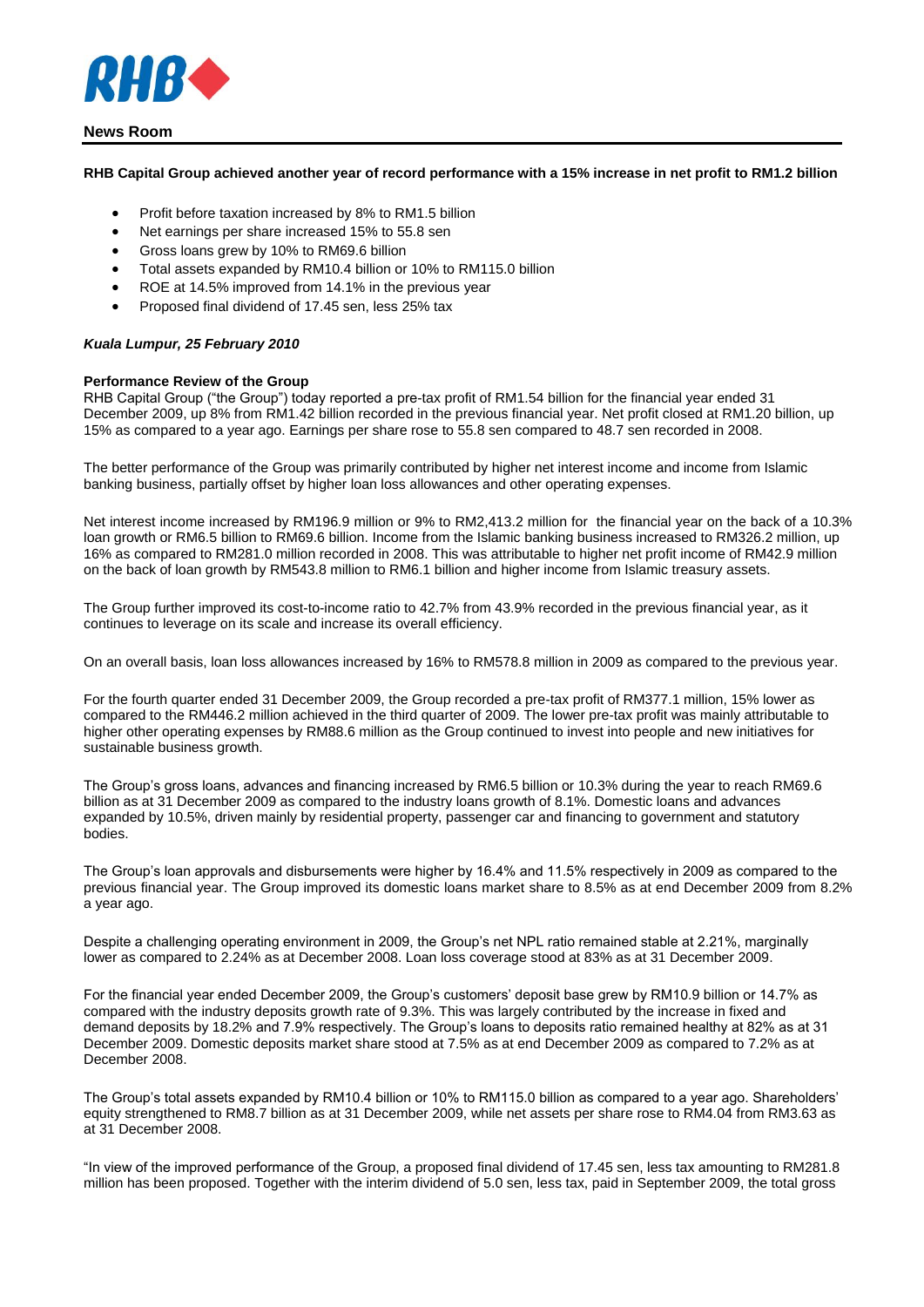

# **News Room**

dividend for 2009 is 22.45 sen per share as compared to 19.6 sen per share in 2008. This meets our stated dividend policy and continues to reinforce our commitment to value creation for our shareholders" said Dato' Mohamed Khadar Merican, Chairman of RHB Capital.

#### **Performance Review of Subsidiaries**

RHB Bank Berhad ("RHB Bank") continued to be the largest contributor of the Group. For the financial year ended 31 December 2009, RHB Bank recorded a pre-tax profit of RM1,357.3 million and contributed 88% of the Group profit.

RHB Bank remains strongly capitalised with shareholders' equity of RM7.2 billion as at 31 December 2009. Risk-Weighted Capital Adequacy Ratio and Core Capital Ratio of RHB Bank stood at 13.84% and 10.41% respectively as at 31 December 2009.

Despite a more challenging equity and capital market environment, RHB Investment Bank Berhad ("RHB Investment Bank") recorded a pre-tax profit of RM150.7 million for the financial year ended 31 December 2009. RHB Investment Bank ended the year on a high note by clinching the first (1st) position in the Bloomberg rights issues league table (from 9th in 2008) and ranked third (3rd) on all other Bloomberg league tables - M&A (7th in 2008), Ringgit Bond market (4th in 2008) and equity capital market (also 3rd in 2008). RHB Investment Bank was also in a unique position of being the only investment bank involved in all the multi-billion equity deals announced in 2009 in Malaysia.

#### **Significant Corporate Development**

On 19 October 2009, RHB Capital Berhad ("RHB Capital") entered into a conditional sale and purchase agreement ("CSPA") with PT Mestika Benua Mas ("Vendor") to acquire 80% of the issued and paid-up share capital in PT Bank Mestika Dharma ("Bank Mestika"), comprising 654,414 ordinary shares of Rp1,000,000 each for a total cash consideration of Rp3,118 billion (equivalent to RM1,163 million) ("Proposed Acquisition").

Concurrently, the Company had also entered into a put and call option agreement to acquire a further 9% interest in Bank Mestika after its proposed initial public offering for a total cash consideration of Rp350.8 billion (equivalent to RM131 million) plus additional performance related returns of up to 15% per annum compounded annually (adjusted for dividends paid) ("Proposed Options"). The put and call option is exercisable between the third and seventh anniversary of the closing of the CSPA.

The acquisition of the first 80% equity in Bank Mestika is proposed to be funded by renounceable rights issue ("Proposed Rights Issue") of new ordinary shares of RM1.00 each in RHB Capital to raise gross proceeds of approximately RM1.3 billion.

Bank Negara Malaysia ("BNM") had on 4 January 2010 granted its approval to the Company to acquire up to 89% of the issued and paid-up share capital of Bank Mestika subject to the following conditions:

- i. RHB Capital is to obtain written confirmation from its auditors on the compliance with Financial Reporting Standards in arriving at the impairment methodology adopted and in respect of any change in equity interest in Bank Mestika; and
- ii. The sources of funding and funding cost for the additional capital required by Bank Mestika post-acquisition should not exert pressure on RHB Capital and its subsidiaries' capital and financial soundness.

Barring any unforeseen circumstances, the Proposed Acquisition, Proposed Options and Proposed Rights Issue which are subject to relevant regulatory approvals, other than the approval from BNM as mentioned above, are expected to be completed by the second quarter of 2010.

## **Prospects for the Year**

"The proposed acquisition of Bank Mestika will allow the Group to add Indonesia, one of South East Asia's key economies, into its international operations alongside Brunei, Thailand, Singapore and Vietnam. We are excited about the prospects of further developing our regional presence and making significant steps towards realizing the Group's Aspirations," said Dato' Tajuddin Atan, Group Managing Director.

"We expect an improved operating environment in the coming year for the Group and we will aim to drive market share expansion in both the Retail and Wholesale segments. The Group's Islamic Banking and International businesses will